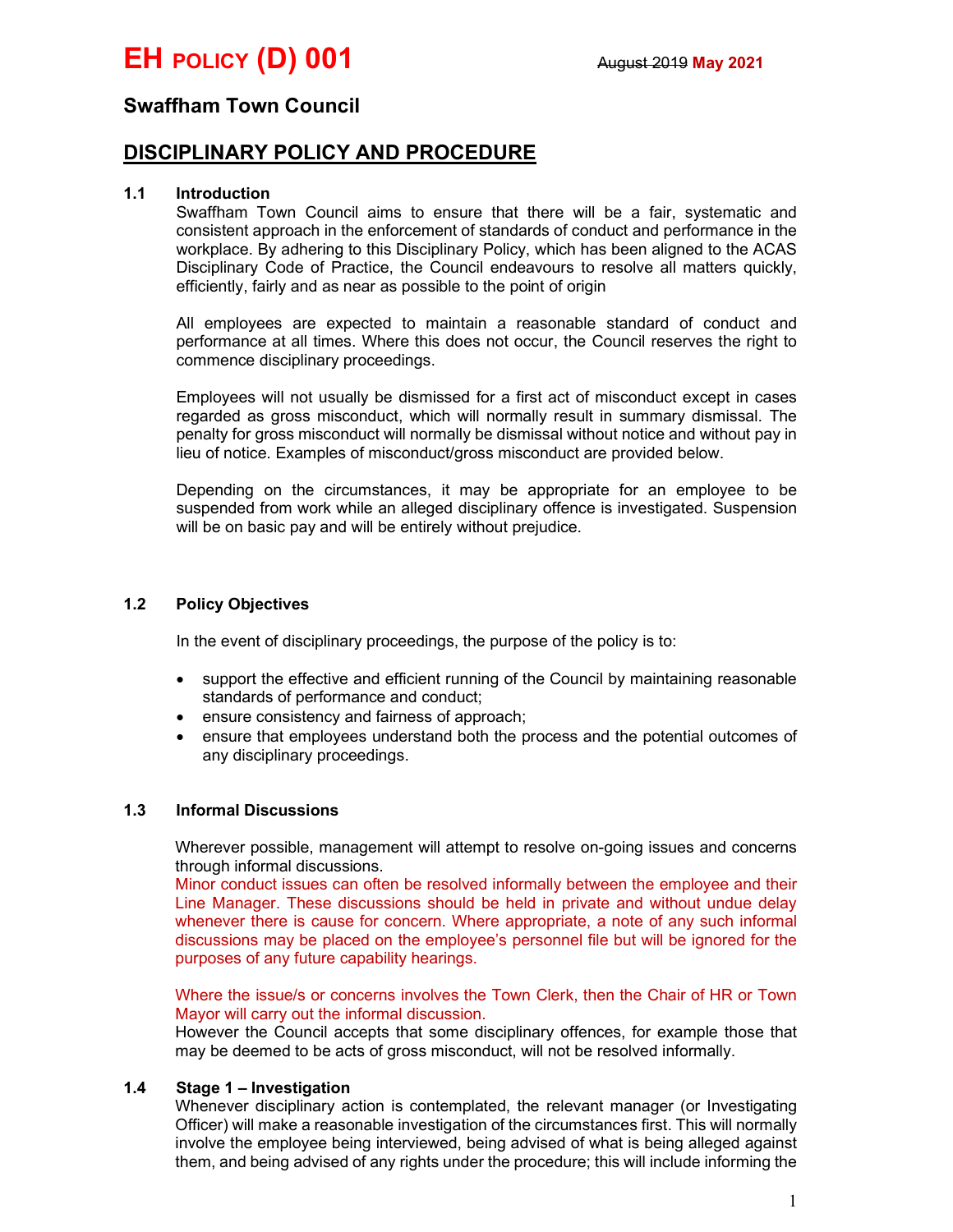relevant manager (or Investigating Officer) of the names of any relevant witnesses, disclosing any relevant documents. The Line Manager will normally investigate and will set out a provisional timetable for the investigation, which will be communicated to all parties. The investigation will be thorough, impartial, and objective.

An employee has the right to bring a companion to an investigative interview; these interviews are solely for the purpose of fact-finding and no decision on disciplinary action will be taken until after a disciplinary hearing has been held.

Where the investigation involves the Town Clerk, then the Chair of HR or Town Mayor will be the Investigating Officer, or an External HR Officer may be appointed, depending on the circumstances.

# 1.5 Suspension

Depending on the circumstances, it may be appropriate for an employee to be suspended from work while an alleged disciplinary offence is investigated. Suspension of this kind is not a disciplinary penalty and does not imply that any decision has already been made about the allegations.

Suspension will be on basic pay and will be entirely without prejudice, and for no longer than necessary.

While suspended you should not visit our premises or contact any of our clients, customers, suppliers, contractors, or staff, unless you have been authorised to do so by your line manager.

# 1.6 Criminal Charges

Where your conduct is the subject of a criminal investigation, charge or conviction the relevant manager will investigate the facts before deciding whether to take formal disciplinary action.

A criminal investigation, charge or conviction relating to conduct outside work may be treated as a disciplinary matter if we consider that it is relevant to your employment.

#### 1.7 Stage 2 – Disciplinary Hearing Notification

Following any investigation, if there are grounds for disciplinary action, the employee will be required to attend a disciplinary hearing. The employee will be informed in writing of the allegations and the basis for those allegations, and what the likely range of consequences will be if it is decided after the hearing that the allegations are true. The following information will also be included the following where appropriate:

- A summary of relevant information gathered during the investigation;
- A copy of any relevant documents which will be used at the disciplinary hearing; and
- A copy of any relevant witness statements, except where a witness's identity is to be kept confidential;
- Written notice of the date, time and place of the disciplinary hearing. The hearing will be held as soon as reasonably practicable, allowing a reasonable amount of time to prepare a case based on the information provided;

If the employee or their companion cannot attend the hearing, they should inform the Line Manager immediately and to arrange an alternative time. Employees must make every effort to attend the hearing, and failure to attend without good reason may be treated as misconduct. Where an employee refuses or is unable to attend a disciplinary hearing, without good reason, the Council reserves the right to hold the hearing in the employee's absence.

# 1.8 Stage 2 – Disciplinary Hearing

#### Procedure

A disciplinary hearing will normally be conducted by a more senior Manager. Where necessary an HR Officer may be instructed to support this process. Any member of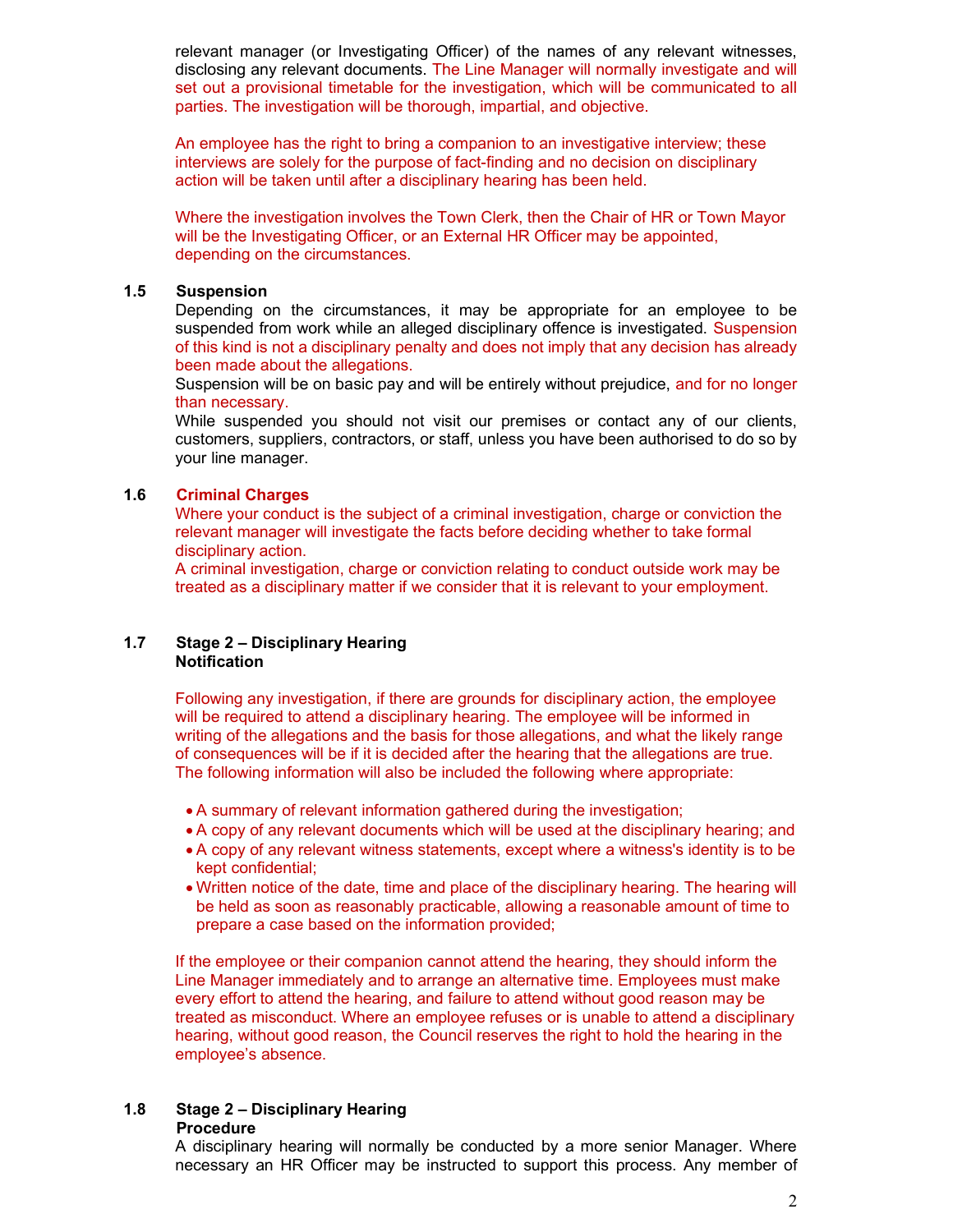management responsible for the investigation of the disciplinary offence(s) shall not be involved in making decisions about the outcome of a disciplinary hearing, although such managers may be present within the hearing to provide their disciplinary investigation conclusions, plus any supporting facts and material. The employee will be entitled to be given a full explanation of the case against him/her, and to set out his/her case, and answer any allegations. Both the employer and the employee are entitled to call witnesses where this is relevant but must give reasonable notice to the other party of who will be attending and provide any written statements in advance.

The employee will be given the opportunity to respond to any information given by a witness.

The disciplinary hearing may be adjourned if further investigations need to be carried out, such as re-interviewing witnesses in the light of any new points that have raised at the hearing. The employee will be given a reasonable opportunity to consider any new information obtained before the hearing is reconvened.

As soon as possible after the conclusion of the disciplinary hearing, the employee will be informed in writing of what disciplinary action, if any, is to be taken. Where possible an explanation will be given to the employee in person.

#### 1.9 The Right to be Accompanied Role of Companion

Employees have the right to be accompanied by a colleague or trade union representative (normally internal to the Council) at all stages of the procedure and are expected to inform the employer in advance if a companion will be attending who the chosen companion is, in good time before the hearing.

The employee's chosen companion has the right to address the hearing to put forward the employee's case, sum up the case and respond on the employee's behalf to any view expressed at the hearing. The companion may also confer with the employee during the hearing. However, the Council will not permit the companion to answer questions on behalf of the employee, or to address the hearing where the employee indicates that he/she does not wish this.

#### 1.10 Potential Outcomes of a Disciplinary Hearing

There are five possible outcomes of a disciplinary hearing:

- 1. No action being taken. When it is decided there was no misconduct or performance issue and the end of the disciplinary procedure.
- 2. **Verbal warning.** If the misconduct or performance issue was found to be small and not serious, the employer might just have an informal talk with the employee.
- 3. First written warning. It will usually be appropriate for a first act of misconduct where there are no other active written warnings on an employee's disciplinary record.
- 4. Final written warning. It will usually be appropriate for:
- Misconduct where there is already an active written warning on your record; or
- Misconduct that is sufficiently serious to warrant a final written warning even though there are no other active warnings on the employee's record.
- 5. Dismissal. It will usually only be appropriate for:
- Any misconduct during an employee's probationary period;
- Further misconduct where there is an active final written warning on an employee's record; or
- Any gross misconduct regardless of whether there are active warnings on record.
- Gross misconduct will usually result in immediate dismissal without notice or payment in lieu of notice (summary dismissal).

A warning will normally state: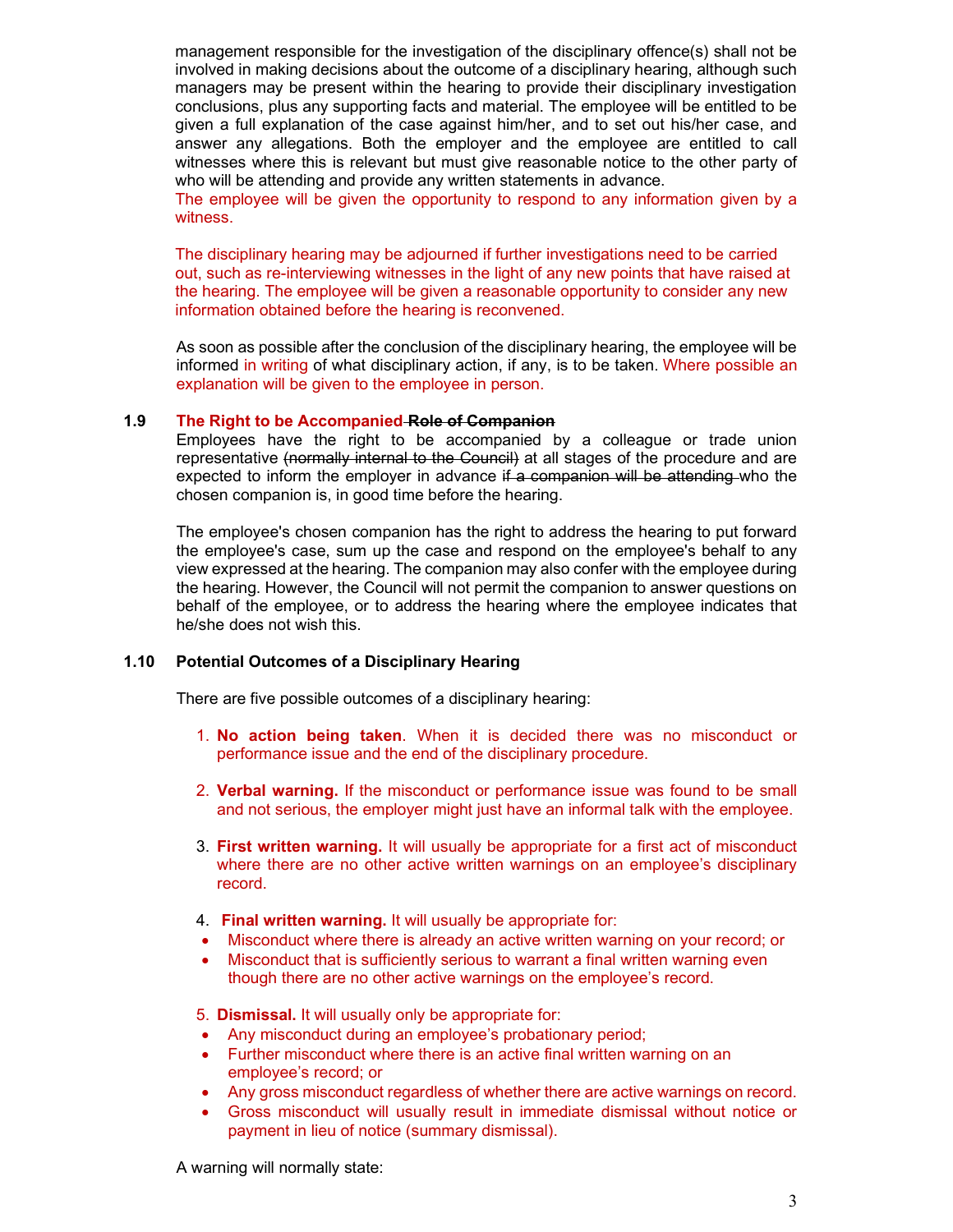- why it was given;
- what improvement is required and, if appropriate, over what period;
- what action will be taken if there is not the required improvement in performance/conduct, or the action if a particular reoccurrence should happen;
- how long it will be kept on file.

A report of the warning(s), verbal or written, will be entered in the employee's personnel file detailing the nature of the breach of disciplinary rules, of the action taken and reasons for it, the date action is taken, whether an appeal is lodged, its outcome, and any subsequent developments.

Warnings will be disregarded after a period of satisfactory conduct/performance, which is set by management. The set period will be dependent upon the severity of the breach.

#### 1.11 Alternatives to Dismissal

Where a final warning is given to an employee the Council may also impose on the employee:

- demotion;
- transfer to a different job.

The above sanctions may be imposed in conjunction with other forms of disciplinary action, or as an alternative to dismissal.

#### 1.12 Stage 3 – Appeal

Any employee has the right to appeal against any disciplinary action taken against them. This must be sent in writing to the Town Clerk Chair of the Hearing Panel within five working days of the disciplinary sanction being imposed against them.

When lodging an appeal, the employee should state in a letter or email:

- the grounds of appeal; (for example, the employee could ask for another investigation to be carried out or look at the new evidence that the employee has found)
- whether he/she is appealing against the finding that he/she has committed the alleged act or acts of misconduct, or against the level of disciplinary sanction imposed.

If an employee raises any new matters in their appeal, further investigations may need to be carried out. written notice of the date, time, and place of the appeal hearing., will be given to the employee, who will have the right to be accompanied by a companion or union representative.

Appeal hearings will normally take place within 14 days of receipt of the employee's written notice of appeal. Appeals will be heard by an appropriate Appeals Panel who were not involved in the original disciplinary action. The decision reached following an appeal will be final.

The appeal hearing may be a complete re-hearing of the matter or it may be a review of the fairness of the original decision in the light of the procedure that was followed and any new information that may have come to light. In any event the appeal will be dealt with as impartially as possible.

Following the appeal, the decisions may be:

- Confirm the original decision;
- Revoke the original decision; or
- Substitute a different penalty.
- 1.10 Notes